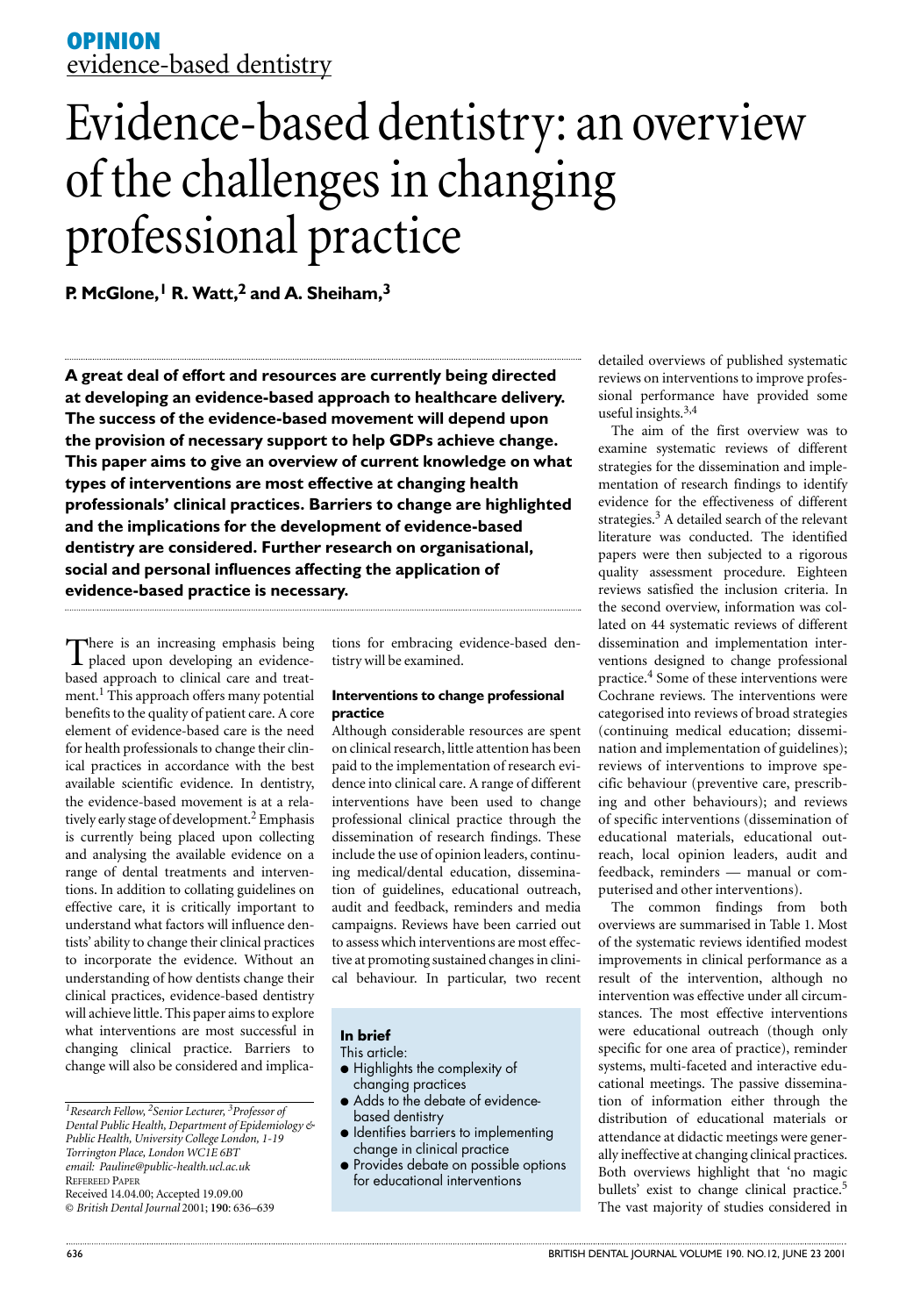# **OPINION** evidence-based dentistry

| Table I Effects of interventions to change clinical practice from systematic reviews                          |                                            |                                                        |                                              |
|---------------------------------------------------------------------------------------------------------------|--------------------------------------------|--------------------------------------------------------|----------------------------------------------|
|                                                                                                               | Consistently<br>effective<br>interventions | <b>Interventions</b><br>with variable<br>effectiveness | Interventions<br>with little or<br>no effect |
| Interactive educational meetings<br>(participative workshops<br>encouraging discussion and<br>practice)       |                                            |                                                        |                                              |
| Multi-faceted interventions<br>(combination of audit,<br>reminders, consensus processes<br>and marketing)     |                                            |                                                        |                                              |
| <b>Reminders</b><br>(manual or computerised)                                                                  |                                            |                                                        |                                              |
| <b>Educational outreach</b><br>(prescribing in USA)                                                           |                                            |                                                        |                                              |
| Audit and feedback                                                                                            |                                            |                                                        |                                              |
| Local opinion leaders                                                                                         |                                            |                                                        |                                              |
| Patient mediated interventions<br>(feedback from patients<br>incorporated into interventions)                 |                                            |                                                        |                                              |
| Distribution of educational<br>materials (passive distribution of<br>clinical guidelines and<br>publications) |                                            |                                                        |                                              |
| Didactic educational meetings<br>and lectures                                                                 |                                            |                                                        |                                              |
| Bero et al, 1998; Effective Health Care, 1999                                                                 |                                            |                                                        |                                              |

both reviews were based upon research with the medical or nursing professions. Both reviews concluded that multi-faceted interventions based upon an assessment of potential barriers were more likely to be effective than single interventions.

# **Barriers to implementing change in clinical practice**

Interventions that target the barriers to change have been found to have a greater impact on changing clinical practice.<sup>4</sup> It is essential therefore to identify potential barriers that may block clinicians' ability to implement research evidence into their clinical practices. Table 2 lists the range of barriers that may limit the implementation of research evidence in clinical care. The factors that potentially prevent a clinician from changing their routine clinical practice are the practitioners' knowledge and attitudes, patient demands, the practice environment and the wider aspects of the health system including funding and the social environment.<sup>6,7</sup>

The extensive and diverse range of potential barriers cannot be addressed through basic educational interventions alone. The range of environmental, structural and organisational issues require radical policy shifts to facilitate practitioners' ability to change their clinical practice.

## **Factors influencing change in dental practice**

Research assessing the implementation of research evidence into clinical practice has largely focused upon the medical profession. Very few studies have investigated the process of change in dental practice. Although many of the factors may well be similar to medical practice, there may also be considerable differences in medical and dental practice given the different funding and organisational structures. In order to discuss the likely factors influencing change in dental practice, it is necessary to look at specific studies that have investigated some of these influences. Although these have not been subjected to systematic review procedures, they do give some indication of the important factors influencing dental practice and the likely barriers to changing towards an evidence-based approach.

The factors influencing dentists' clinical practices reflect the potential barriers to change found in the medical literature.<sup>6,7</sup>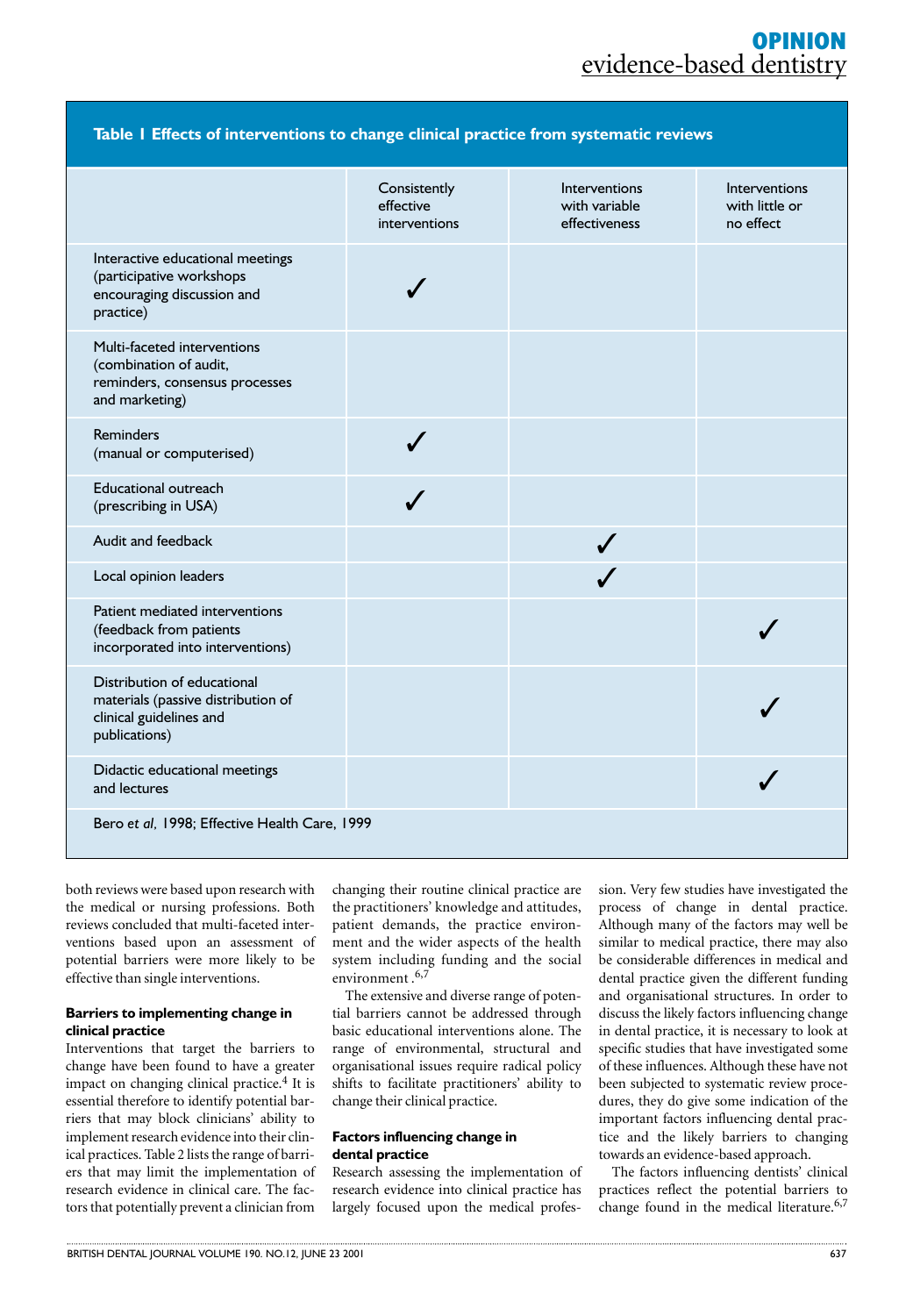# **OPINION** evidence-based dentistry

# **Table 2 Potential barriers to changing clinical practices**

#### **Knowledge and attitudes of practitioner**

- Information overload
- Clinical uncertainty
- Influence of opinion leaders
- Obsolete knowledge

## **Patient factors**

- Demands for care
- Perceptions and beliefs about appropriate care
- Compliance with clinical guidance

#### **Practice environment**

- Time constraints
- Poor practice organisation

#### **Educational environment**

- Outdated undergraduate education
- Inappropriate continuing education
- Lack of incentives to participate in effective educational activities

#### **Wider health system**

- Inappropriate funding system
- Lack of financial support for innovation
- Failure to provide practitioners with access to appropriate information

#### **Social environment**

- Media influence in creating demands for treatment
- Commercial concerns promoting products and equipment

Oxman & Flottrop, 1998; Haines & Donald, 1998

Patients influence various dental treatment decisions. Discussions with patients and patients' values are two of the main factors governing treatment philosophies.8 Patients also influence specific treatment techniques including periodontal and endodontic treatments.<sup>9,10</sup> Patients' opinions and dentists' fear of medico-legal action have affected dentists' bitewing radiography practices.11

Practitioners' knowledge and attitudes towards care options can influence treatment decisions. Attitudes and knowledge of sealants and preventative dentistry have been correlated with sealant adoption.<sup>12</sup> Dentists' feelings of self-esteem and conscience are further factors influencing treatment philosophies.<sup>8</sup>

At a practice level, there are also a variety of factors likely to influence clinical decisions. The organisational and social milieus of the practice setting are inevitably going to affect information diffusion and educational activities. In a wider context, funding arrangements appear to be a major factor influencing treatment decisions in den-

tistry. Restrictions in the National Health Service fee scale have been found to limit the adoption of new techniques and preventive care.10,13 The employment of a hygienist has been found to be related to sealant use and knowledge.14

Knowledge will inevitably be a vital factor influencing treatment decisions. How this knowledge is accrued may be critical. Understanding how educational information is diffused within the dental profession may provide essential information on the process of change. Sealant adoption has been correlated with the number of journal articles read, the number of local meetings attended, and integration into the dental community.12 In a later study of sealant adoption, $14$  participation in continuing education was associated with sealant use. Dentists' technical behaviours associated with oral radiology have been found to be influenced by education.<sup>11</sup> Endodontic practice is also influenced by undergraduate and postgraduate education.<sup>10</sup>

The specific way in which this education is delivered may be critical. The 'hands on' courses for dental practitioners reflect the interactive approach found to be effective in intervention trials.3,4 However, barriers to attending postgraduate courses include practice time lost because of attendance.15 Addressing these barriers may be crucial if dentists are to be encouraged to attend such courses. Clinical guidelines may also be used to achieve change, though referral guidelines were found to be unsuccessful for orthodontic treatment.16 Some dental practices encourage in-house development of skills through peer review and clinical audit, whilst others have unstructured approaches to in-house learning.10 Audit and peer review activities may therefore be another activity that may influence practices and could form part of a multi-faceted approach. If the multi-faceted approach to education has been shown to be effective in intervention studies, then it is reasonable to assume that dentists who participate in a number of educational activities are likely to have access to the most up to date evidence. Whether or not they are then likely to change practices in accordance with this evidence requires further research.